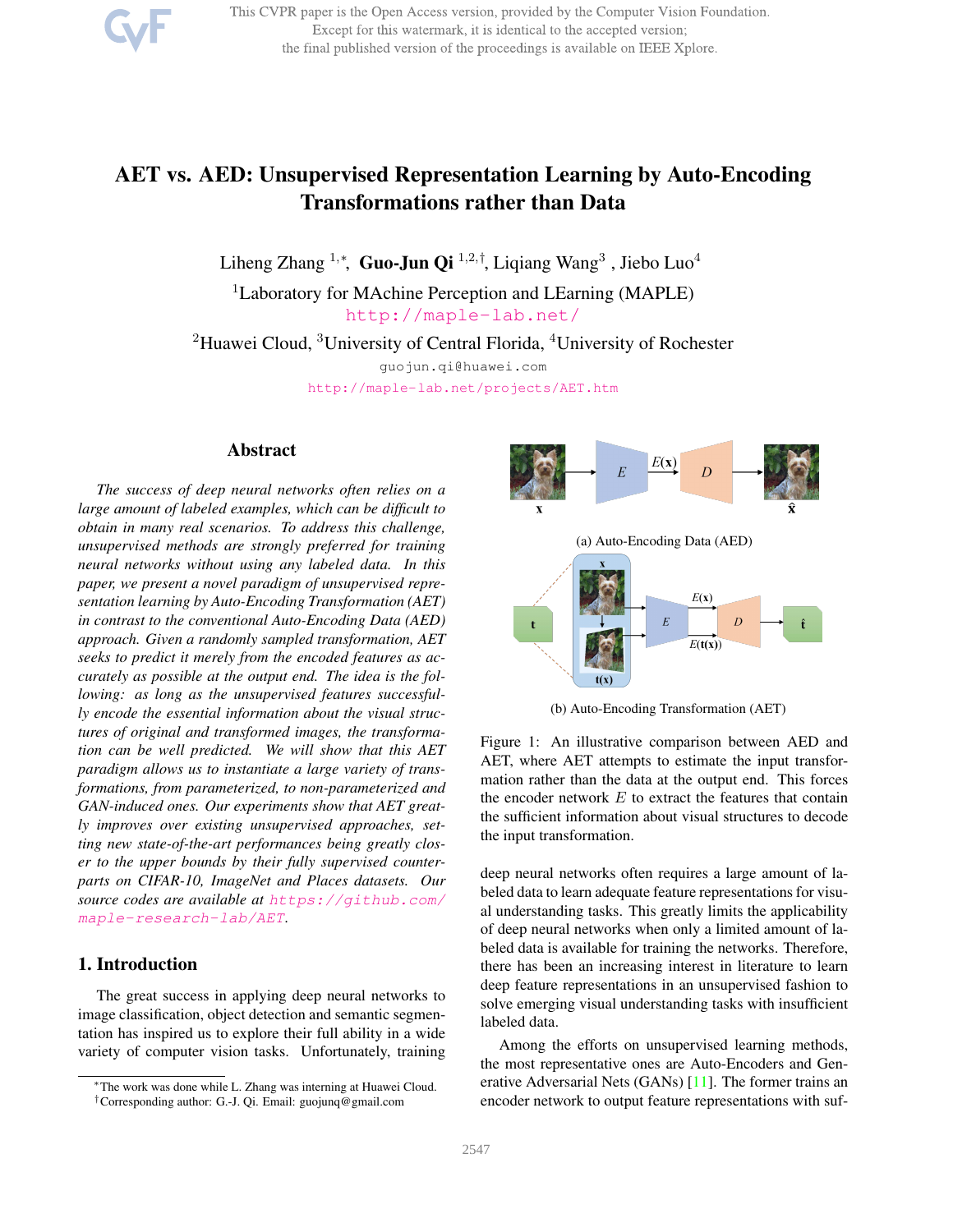ficient information to reconstruct input images by a paired decoder. Many variants of auto-encoders [12, 15] have been proposed in literature but all of them stick to essentially the same idea of reconstructing input data at the output end, and thus we classify them into the *Auto-Encoding Data* (AED) paradigm illustrated in Figure  $1(a)$ .

On the other hand, GANs learn the feature representation in an unsupervised fashion by generating images from input noises with a pair of adversarially trained generator and discriminator. The input noises into the generator can be viewed as the feature representations of its output, since they contain necessary information to produce the corresponding images through the generator. To obtain the "noise" feature representation for each image, an encoder can be trained to form an auto-encoder architecture with the generator as the decoder. In this way, given an input image, the encoder can directly output its noise representation producing the original image through the generator  $[6, 8]$ . This combines the strength of both AED and GAN models. Recently, these models become a popular alternative to autoencoders in many unsupervised and semi-supervised tasks, as they can generate the *distribution* of photo-realistic images as a whole so that better feature representations can be derived from the trained generator.

Besides auto-encoders and GANs, various paradigms of self-supervised learning methods exist without using manually labeled data. These methods create self-supervised objectives to train the networks. For example, Doersch et al. [5] propose to train neural networks by predicting the relative positions of two randomly sampled patches. Mehdi and Favaro [18] report to train a convolutional neural network by solving Jigsaw puzzles. Image colorization has also been used as a self-supervised task to train convolutional networks in literature [30, 17]. Instead, Dosovitskiy et al. [7] train neural networks by discriminating among a set of surrogate classes artificially formed by applying various transformations to image patches, while Gidaris et al. [10] attempt to classify image rotations of four discrete angles. These approaches explore supervisory signals at various levels of visual structures to train networks without manually labeling data. Unsupervised features have also been extracted from videos by estimating the self-motion of moving objects between consecutive frames [1].

In contrast, we are motivated to learn unsupervised feature representations by *Auto-Encoding Transformations* (AET) rather than the data themselves. Specifically, by sampling some operators to transform images, we seek to train auto-encoders that can directly reconstruct these operators from the learned feature representations between original and transformed images. We believe as long as the trained features are sufficiently informative, we can decode the transformations from the features that well encode visual structures of images. As compared with the conventional paradigm of Auto-Encoding Data (AED) in Figure 1, AET focuses on exploring dynamics of feature representations under different transformations, thereby revealing not only static visual structures but also how they would change by applying different transformations. Moreover, there is no restriction on the form of transformations applicable in the proposed AET framework. This allows us to flexibly explore a large variety of transformations, ranging from simple image warping to any parametric and nonparametric transformations. We will demonstrate the AET representations outperform the other unsupervised models in experiments, greatly pushing the state-of-the-art unsupervised method much closer to the upper bound set by the fully supervised counterparts.

The remainder of the paper is organized as follows. We first review the related work in Section 2, and then formally present the proposed AET model in Section 3. We conduct experiments in Section 4 to compare its performances with the other state-of-the-art unsupervised models. Finally, we summarize conclusions in Section 5.

### 2. Related Work

Auto-Encoders. The use of auto-encoder architecture in learning representations in an unsupervised fashion has been extensively studied in literature [13, 14, 27]. These existing auto-encoders are all based on reconstructing the input *data* at the output end through a pair of encoder and decoder. The encoder acts as an extractor of features usually compactly representing the most essential information about input data, while a decoder is jointly trained to recover the input data upon the extracted features. The idea is that a good feature representation should contain sufficient information to reconstruct the input data. A wide spectrum of auto-encoders have been proposed following this paradigm of auto-encoding data (AED). For example, the variational auto-encoder [15] explicitly introduces probabilistic assumption about the distribution of features extracted from data. Denoising auto-encoder [27] aims to learn more robust representation by reconstructing original inputs from noise-corrupted inputs. Contrastive Auto-Encoder [26] penalizes abrupt changes of representations around given data, thus encouraging representation invariance to small perturbation on input data. Zhang et al. [29] present a crosschannel auto-encoder by reconstructing a subset of data channels from another subset with the cross-channel features being concatenated as data representation. Hinton et al. [12] propose a transforming auto-encoder in the context of capsule nets, which is still trained in the AED fashion by minimizing the discrepancy between the reconstructed and target images. Conceptually, this differs from the proposed AET that aims to learn unsupervised features by directly minimizing the input and output transformations in an endto-end auto-encoder architecture.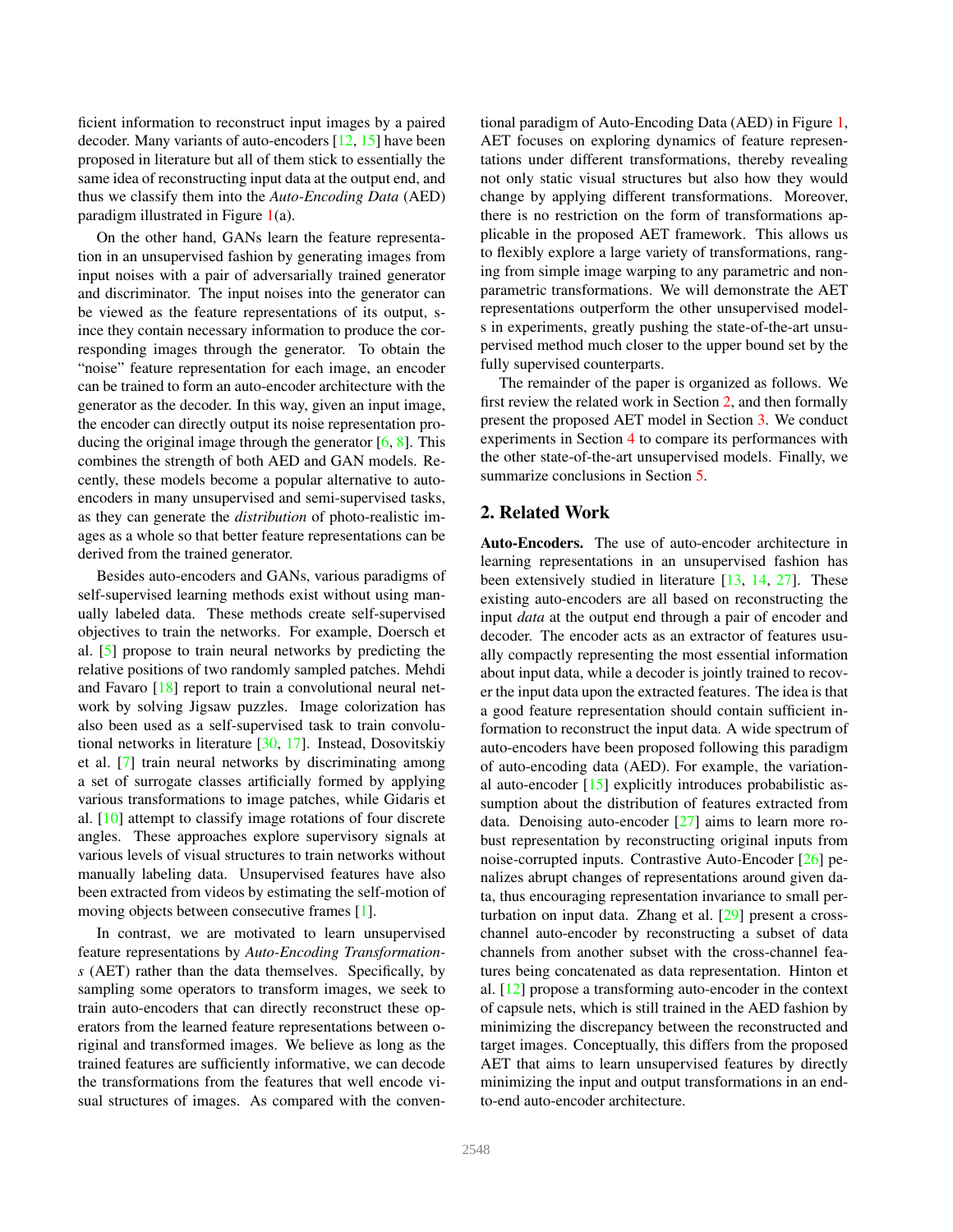Generative Adversarial Nets. Besides the auto-encoders, Generative Adversarial Nets (GANs) become popular for training network representations of data in an unsupervised fashion. Unlike the auto-encoders, GANs attempt to directly generate data from noises drawn from a random distribution. By viewing the sampled noises as the coordinates over the manifold of real data, one can use them as the features to represent data. For this purpose, one usually needs to train a data encoder to find the noise that can generate the input images through the GAN generator. This can be implemented by jointly training a pair of mutually inverse generator and encoder  $[6, 8]$ . A prominent characteristic of GANs that make them different from auto-encoders is they do not rely on one-to-one reconstruction of input data at the output end. Instead, they focus on discovering and generating the entire distribution of data over the underlying manifold. Recent progress has shown the promising generalization ability of regularized GANs in generating unseen data based on the Lipschitz assumption on the real data distribution  $[23, 2]$ , and this shows great potential of GANs in providing expressive representation of images [6, 8, 9].

Self-Supervised Representation Learning. In addition to auto-encoders and GANs, other unsupervised learning methods explore various self-supervised signals to train deep neural networks. These self-supervised signals can be directly derived from data themselves without having to be manually labeled. For example, Doersch et al. [5] use the relative positions of two randomly sampled patches from an image as self-supervised information to train the model. Mehdi and Favaro [18] propose to train a convolutional neural network by solving Jigsaw puzzles. Noroozi et al. [19] learn counting features that satisfy equivalence relations between downsampled and tiled images, and Gidaris et al. [10] train neural networks by classifying image rotations in a discrete set. Dosovitskiy et al. [7] train C-NNs by classifying a set of surrogate classes, each of which is formed by applying various transformations to an individual image. However, the resultant features could overdiscriminate visually similar images as they always belong to different surrogate classes, and the training cost is much more expensive as every training example results in an individual surrogate class. The idea of self-supervised learning has been employed to train feature representations for videos through the self-motion of moving objects [1]. In summary, this type of approaches train networks using selfsupervised objectives instead of manually labeled data.

### 3. AET: The Proposed Approach

We elaborate on the proposed paradigm of autoencoding transformations (AET) in this section. First, we will formally present the formulation of AET in Section 3.1. Then we will instantiate AET with different genres of transformations in Section 3.2.

### 3.1. The Formulation

Suppose that we sample a transformation t from a distribution  $T$  (e.g., image warping, projective transformation and even GAN-induced transformation, c.f. Section 3.2 for more details). It is applied to an image x drawn from a data distribution X, resulting in the transformed version  $t(x)$  of x.

Our goal is to learn an encoder  $E : \mathbf{x} \mapsto E(\mathbf{x}),$ which aims to extract the representation  $E(\mathbf{x})$  for a sample  $x$ . Meanwhile, we wish to learn a decoder  $D$  :  $[E(\mathbf{x}), E(\mathbf{t}(\mathbf{x}))] \mapsto \hat{\mathbf{t}}$ , which gives an estimate  $\hat{\mathbf{t}}$  of input transformation by decoding from the encoded representations of original and transformed images. Since the prediction on the input transformation is made through the encoded features rather than the original and transformed images, it forces the model to extract expressive features as a proxy to represent images.

The learning problem of Auto-Encoding Transformations (AET) now boils down to jointly training the feature encoder  $E$  and the transformation decoder  $D$ . To this end, let us choose a loss function  $\ell(\mathbf{t}, \hat{\mathbf{t}})$  that quantifies the difference between a transformation  $t$  and its estimate  $\hat{t}$ . Then the AET can be solved by minimizing this loss as

$$
\min_{E,D} \mathop{\mathbb{E}}_{\mathbf{t}\sim\mathcal{T},\mathbf{x}\sim\mathcal{X}} \ell(\mathbf{t},\hat{\mathbf{t}})
$$

where the transformation estimate  $\hat{t}$  is a function of the encoder  $E$  and the decoder  $D$  such that

$$
\hat{\mathbf{t}} = D\left[E(\mathbf{x}), E(\mathbf{t}(\mathbf{x}))\right],
$$

and the expectation  $E$  is taken over the sampled transformations and data. Like in training other deep neural networks, the network parameters of  $E$  and  $D$  are jointly updated over mini-batches by back-propagating the gradient of the loss  $\ell$ .

### 3.2. The AET Family

A large variety of transformations can be easily incorporated into the AET formulation. Here we discuss three genres, parameterized, GAN-induced and non-parameterized transformations, to instantiate the AET models.

Parameterized Transformations. Suppose that we have a family of transformations  $\mathcal{T} = {\mathbf{t}_{\theta} | \theta \sim \Theta}$  with their parameters  $\theta$  sampled from a distribution  $\Theta$ . This equivalently defines a distribution of parameterized transformations, where each transformation can be represented by its parameter and the loss  $\ell(t_{\theta}, t_{\hat{\theta}})$  between transformations can be captured by the difference in terms of their parameters. For example, many transformations such as affine and projective transformations can be represented by a parameterized matrix  $M(\theta) \in \mathbb{R}^{3 \times 3}$  between homogeneous coordinates of images before and after transformations. Such a matrix captures the change of geometric structures caused by a given transformation, and thus it is straightforward to define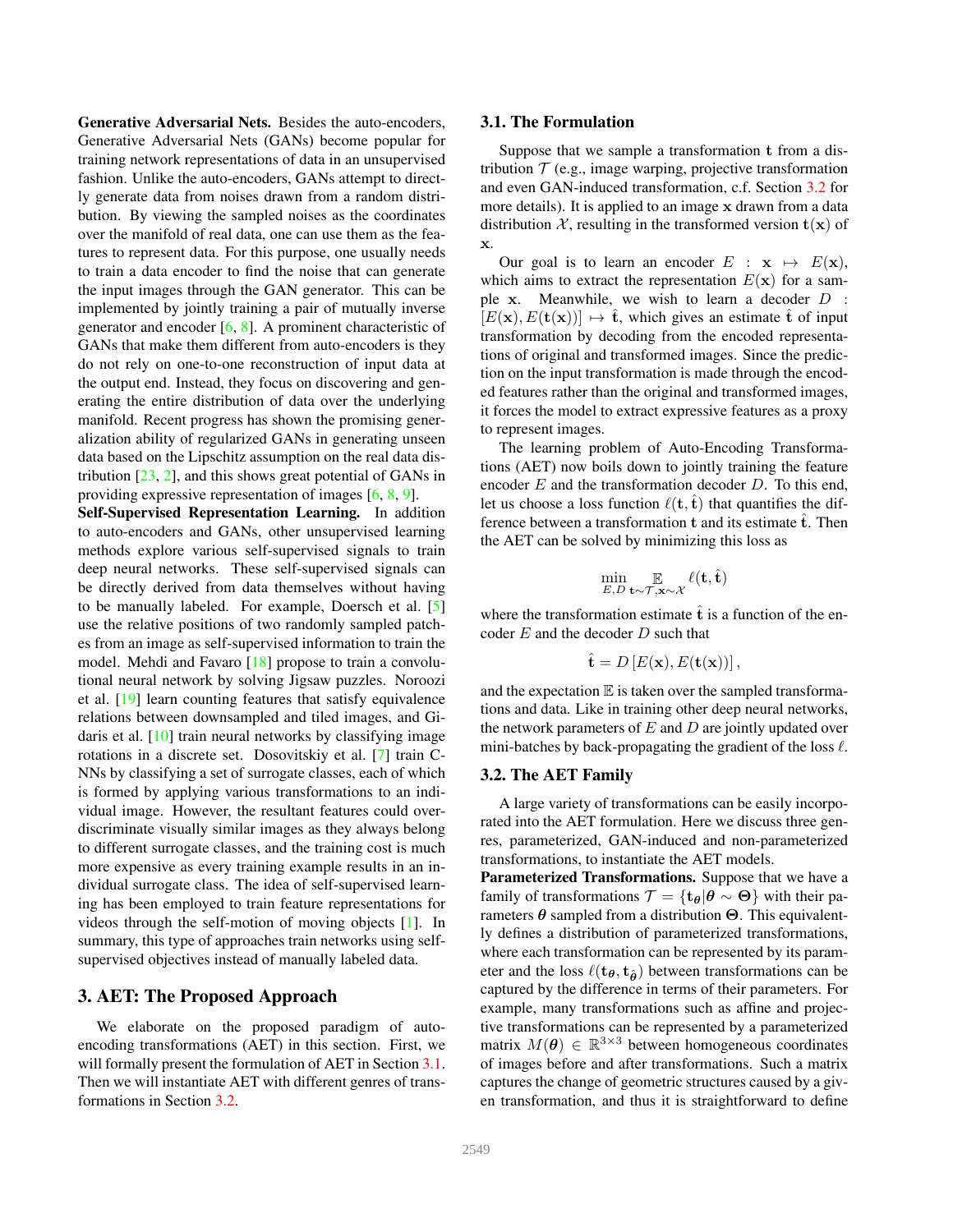$\ell(\mathbf{t}_{\theta}, \mathbf{t}_{\hat{\theta}}) = \frac{1}{2} ||M(\theta) - M(\hat{\theta})||_2^2$  to model the difference between the target and the estimated transformations. In experiments, we will compare different instances of parameterized transformations in this category and demonstrate they can yield competitive performances on training AET.

GAN-Induced Transformations. One can choose other forms of transformations without explicit geometric implications like the affine and the projective transformations. Let us consider a GAN generator that transforms an input over the manifold of real images. For example, in [24], a local generator  $G(\mathbf{x}, \mathbf{z})$  is learned with a sampled random noise z that parameterizes the underlying transformation around a given image x. This effectively defines a GANinduced transformation such that  $t_{z}(x) = G(x, z)$  with the transformation parameter z. One can directly choose the loss  $\ell(\mathbf{t}_z, \mathbf{t}_{\hat{z}}) = \frac{1}{2} ||\mathbf{z} - \hat{\mathbf{z}}||_2^2$  between noise parameters, and train a network  $D$  to decode the parameter  $\hat{z}$  from the features  $E(\mathbf{x})$  and  $E(\mathbf{t}_{\mathbf{z}}(\mathbf{x}))$  by the encoder network E. Compared with the classical transformations that change low-level appearance and geometric structures in images, the GAN-induced transformations can change high-level semantics in images. For example, the GANs have demonstrated their ability of manipulating attributes such as ages, hairs, genders and wearing glasses in facial images as well as changing the furniture layout in bedroom images [25]. This enables AET to explore a richer family of transformations to learn more expressive representations.

Non-Parametric Transformations. Even if a transformation  $t \in \mathcal{T}$  is hard to parameterize, we can still define the loss  $\ell(\mathbf{t}, \hat{\mathbf{t}})$  by measuring the average difference between the transformations of randomly sampled images. Formally,

$$
\ell(\mathbf{t}, \hat{\mathbf{t}}) = \mathop{\mathbb{E}}_{\mathbf{x} \sim \mathcal{X}} \text{dist}(\mathbf{t}(\mathbf{x}), \hat{\mathbf{t}}(\mathbf{x})) \tag{1}
$$

where  $dist(\cdot, \cdot)$  is a distance between two transformed images, and the expectation is taken over random samples. For an input non-parametric transformation t, we also need a decoder network that outputs a transformation  $\hat{t}$  to estimate the input transformation. This can be done by choosing a parameterized transformation  $t_{\hat{\theta}}$  as  $\hat{t}$  to estimate t. Although the non-parametric t may not fall in the space of parameterized transformations, such an approximation should be enough for unsupervised learning since our ultimate goal is not to obtain an accurate estimate of input transformation; instead, we aim at learning a good feature representation to give us the best estimate that can be achieved in the parameterized transformation space.

Note that parameterized transformations can also be plugged into Eq. (1) to train the corresponding AET by minimizing this loss function. However, in experiments, we find the performance is not as good as the AET trained with the parameter-based loss. This is probably caused by the



Figure 2: An illustration of the network architectures for training and evaluating AET on the CIFAR-10 dataset.

fact that the loss (1) cannot accurately reflect the actual difference between transformations unless a sufficiently large number of images are sampled. Thus, we suggest using the parameter-based loss for the AET with parameterized transformations.

We have shown that a wide spectrum of transformations can be adopted in training AET. In this paper, we will focus on the parameterized transformations as they do not involve training extra models like GAN-induced transformations, or require choosing auxiliary transformations to approximate non-parametric forms. This allows us to make a straightforward and fair comparison with the unsupervised methods in literature as shown in the experiments. Moreover, the GAN-induced transformations greatly rely on the quality of transformed images, but existing GAN models are still unable to generate high-quality images with fine-grained details at a high resolution. Thus, we leave it in future to study the GAN-induced and non-parametric transformations for training the AET representations.

# 4. Experiments

In this section, we evaluate the proposed AET model on the CIFAR-10, ImageNet and Places datasets by comparing it against different unsupervised methods. Unsupervised learning is usually evaluated indirectly based on the classification performance by using the learned representations. For the sake of fair comparison, we follow the test protocols widely adopted in literature.

### 4.1. CIFAR-10 Experiments

First, we evaluate the AET model on the CIFAR-10 dataset. We consider two different transformations – affine and projective transformations – to train AET, and name the resultant models AET-affine and AET-project for brevity, respectively.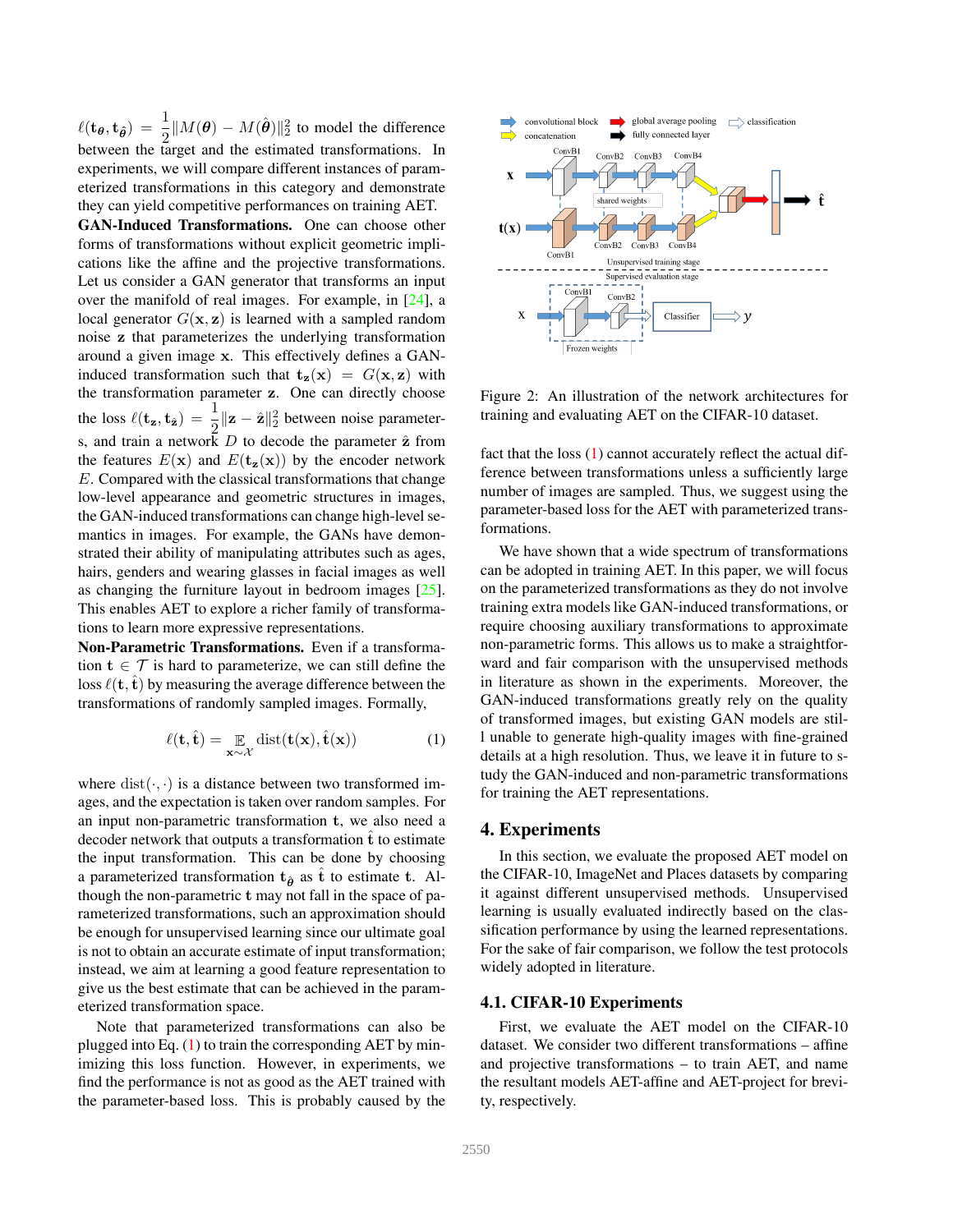#### 4.1.1 Architecture and Implementation Details

To make a fair and direct comparison with existing unsupervised models, we adopt the Network-In-Network (NIN) architecture that has shown competitive performance previously on the CIFAR-10 dataset for the unsupervised learning task [10]. As illustrated in the top of Figure 2, the NIN consists of four convolutional blocks, each of which contains three convolutional layers. AET has two NIN branches, each taking the original and the transformed images as its input, respectively. The output features of the forth block of two branches are concatenated and average-pooled to form a 384-d feature vector. Then an output layer follows to predict the parameters of input transformation. The two branches share the same network weights, and are used as the encoder network producing the feature representations for input images.

The AET networks are trained by SGD with a batch size of 512 original images and their transformed counterparts. Momentum and weight decay are set to 0.9 and  $5 \times 10^{-4}$ . The learning rate is initialized to 0.1 and scheduled to drop by a factor of 5 after 240, 480, 640, 800 and 1, 000 epochs. The model is trained for 1, 500 epochs in total. For AETaffine, the affine transformation is a composition of a random rotation with  $[-180^\circ, 180^\circ]$ , a random translation by  $\pm 0.2$  of image height and width in both vertical and horizontal directions, and a random scaling factor of [0.7, 1.3], along with a random shearing of  $[-30^{\circ}, 30^{\circ}]$  degree. For the AET-projective, the projective transformation is formed by randomly translating four corners of an image in both horizontal and vertical directions by  $\pm 0.125$  of its height and width, after it is randomly scaled by  $[0.8, 1.2]$  and rotated by  $0^\circ$ ,  $90^\circ$ ,  $180^\circ$ , or  $270^\circ$ . We compare the results for both models below, and demonstrate both outperform the other existing models and AET-project performs better than AET-affine.

#### 4.1.2 Evaluation Protocol

To evaluate the quality of the representation by an unsupervised model, a classifier is usually trained upon the learned features. Specifically, in our experiments on CIFAR-10, we follow the existing evaluation protocols  $[21, 7, 25, 20, 10]$ by building a classifier on top of the second convolutional block. See the bottom of Figure 2, where the first two blocks are frozen while the classifier on top of them is trained with labeled examples.

We evaluate the classification results by using the AET features with both model-based and model-free classifiers. For the model-based classifier, we train a non-linear classifier with three Fully-Connected (FC) layers – each of the two hidden layers has 200 neurons with batch-normalization and ReLU activations, and the output layer is a soft-max layer with ten neurons each for an image class. Alternatively, we also test a convolutional classifier upon the unsuper-

Table 1: Comparison between unsupervised feature learning methods on CIFAR-10. The fully supervised NIN and the random Init. + conv have the same three-block NIN architecture, but the first is fully supervised while the second is trained on top of the first two blocks that are randomly initialized and stay frozen during training.

| Method                            | Error rate |
|-----------------------------------|------------|
| Supervised NIN (Lower Bound)      | 7.20       |
| Random Init. + conv (Upper Bound) | 27.50      |
| Roto-Scat + SVM $[21]$            | 17.7       |
| ExamplarCNN [7]                   | 15.7       |
| DCGAN <sub>[25]</sub>             | 17.2       |
| Scattering [20]                   | 15.3       |
| RotNet + FC $[10]$                | 10.94      |
| RotNet + conv $[10]$              | 8.84       |
| $(Ours)$ AET-affine + FC          | 9.77       |
| $(Ours) AET-affine + conv$        | 8.05       |
| $(Ours)$ AET-project + FC         | 9.41       |
| $(Ours)$ AET-project + conv       | 7.82       |



Figure 3: The comparison of the KNN error rates by different models with varying numbers  $K$  of nearest neighbors on CIFAR-10.

vised features by adding a third NIN block whose output feature map is averaged pooled and connected to a linear soft-max classifier.

Moreover, we also test the model-free KNN classifier based on the averaged-pooled output features from the second convolutional block. The KNN classifier has an advantage without need to train a model with labeled examples. This makes a more direct evaluation on the quality of unsupervised feature representation at the evaluation stage.

#### 4.1.3 Results

In Table 1, we compare the AET models with both fully supervised and unsupervised methods on CIFAR-10. First, we note that the unsupervised AET-project with the convolutional classifier almost achieves the same error rate as its fully supervised NIN counterpart with four convolutional blocks (7.82% vs. 7.2%). This is a remarkable result demonstrating AET is capable of training unsupervised fea-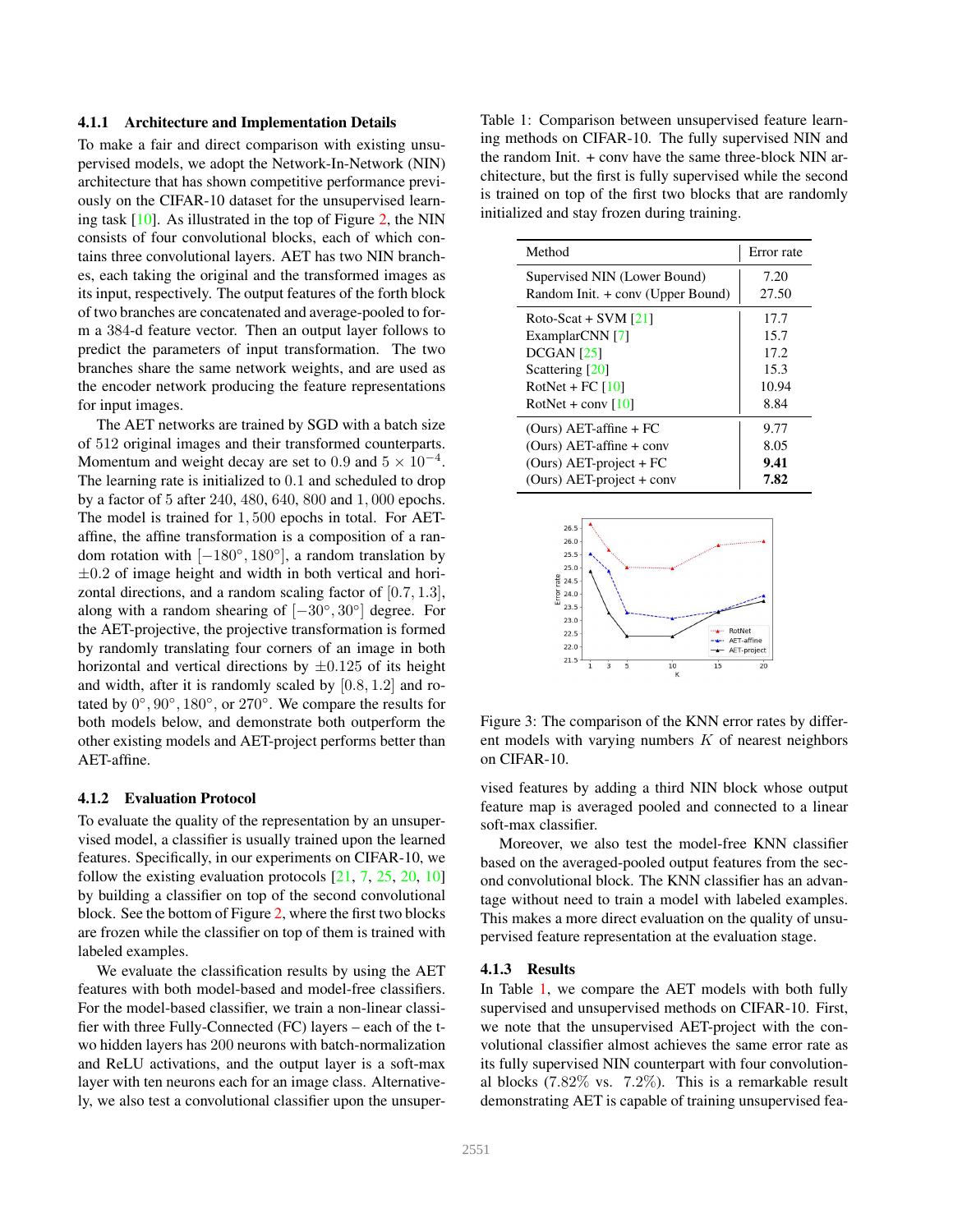Table 2: Comparison of RotNet vs. AETs on CIFAR-10 with different classifiers on top of learned representations for evaluation. The RotNet is chosen as the baseline since it has the exactly same architecture for the unsupervised training. Here n-FC denotes a n-layer fully connected (FC) classifier, and the KNN is obtained with  $K = 10$  nearest neighbors. The numbers in parentheses are the *relative* reduction in error rates w.r.t. the RotNet baseline.

|                      | <b>KNN</b>                                   | 1-FC                         | $2-FC$                     | $3-FC$                       | conv                      |
|----------------------|----------------------------------------------|------------------------------|----------------------------|------------------------------|---------------------------|
| RotNet baseline [10] | 24.97                                        | 18.21                        | 11.34                      | 10.94                        | 8.84                      |
| AET-affine           | $23.07 \left( \frac{1}{2} \cdot 6\% \right)$ | $17.16 \ (\downarrow 5.8\%)$ | $9.77 (\downarrow 13.8\%)$ | $10.16 \ (\downarrow 7.1\%)$ | $8.05(\downarrow 8.9\%)$  |
| AET-project          | <b>22.39</b> ( $\downarrow$ 10.3%)           | 16.65 ( $\downarrow$ 8.6%)   | 9.41 ( $\downarrow$ 17.0%) | 9.92 ( $\downarrow$ 9.3%)    | 7.82( $\downarrow$ 11.5%) |

tures with a much narrower gap of performance to its supervised counterpart on CIFAR-10.

Moreover, the AETs outperform the other unsupervised methods in Table 1. For example, ExamplarCNN also applies various transformations to images, including rotations, translations, scaling and even more such as manipulating contrasts and colors. Then it trains unsupervised CNNs by classifying the resultant surrogate classes each containing all transformed versions of an individual images. Compared with ExamplarCNN [7], AET still has a significant lead in error rate, implying it can explore the image transformations more effectively in training unsupervised networks.

It is worth pointing out on CIFAR-10, the other reported methods [21, 7, 25, 20, 10] are usually based on different unsupervised networks and supervised classifiers for evaluation, making it difficult to make a direct comparison between them. The results still suggest that the state-of-the-art performances can be reached by AETs, as their error rates are very close to the pre-assumptive lower bound set by the fully supervised counterpart.

Indeed, one can choose the RotNet in Table 1 as the baseline for comparison as it is trained with the same network and classifier as the AETs. Thus we can make a fair comparison directly. From the results, AETs successfully beat the RotNet with both fully connected (FC) and convolutional classifiers on top of the learned representations. We also compare AETs with this baseline when they are trained with the KNN classifier and varying FC layers in Table 2. The results show that AET-project can consistently achieve the smallest errors no matter which classifiers are used. In Figure 3, we also compare the KNN results with varying number of nearest neighbors. Again, AET-project performs the best without involving any labeled examples. The modelfree KNN results suggest the AET model has an advantage when no labels are available in training classifiers upon the unsupervised features.

For the following ImageNet experiments, many existing methods have been compared in literature with the same unsupervised AlexNet architecture as well as the classifiers upon it for the evaluation. We will make a fair comparison directly, and the results show that AET still greatly outperforms the other unsupervised methods.

Table 3: Top-1 accuracy with non-linear layers on ImageNet. AlexNet is used as backbone to train the unsupervised models. After unsupervised features are learned, nonlinear classifiers are trained on top of Conv4 and Conv5 layers with labeled examples to compare their performances. We also compare with the fully supervised models and random models that give upper and lower bounded performances. For a fair comparison, only a single crop is applied in AET and no dropout or local response normalization is applied during the testing.

| Method                            | Conv4 | Conv5 |
|-----------------------------------|-------|-------|
| ImageNet Labels [3] (Upper Bound) | 59.7  | 59.7  |
| Random [19] (Lower Bound)         | 27.1  | 12.0  |
| Tracking [28]                     | 38.8  | 29.8  |
| Context $\lceil 5 \rceil$         | 45.6  | 30.4  |
| Colorization [30]                 | 40.7  | 35.2  |
| Jigsaw Puzzles [18]               | 45.3  | 34.6  |
| BiGAN[6]                          | 41.9  | 32.2  |
| $NAT$ [3]                         |       | 36.0  |
| DeepCluster $[4]$                 |       | 44.0  |
| RotNet $[10]$                     | 50.0  | 43.8  |
| (Ours) AET-project                | 53.2  | 47.0  |

### 4.2. ImageNet Experiments

We further evaluate the performance by AET on the ImageNet dataset. The AlexNet is used as the backbone to learn the unsupervised features. As shown by the results on CIFAR-10, the projective transformation has better performance on training the AET model, and thus we report the AET-project results here.

Architectures and Training Details. Two AlexNet branches with shared parameters are created with original and transformed images as inputs respectively to train unsupervised AET-project. The 4, 096-d output features from the second last fully connected layer in two branches are concatenated and fed into the output layer producing eight projective transformation parameters. We still use SGD to train the network, with a batch size of 768 images and their corresponding transformed version, a momentum of 0.9, a weight decay of  $5 \times 10^{-4}$ . The initial learning rate is set to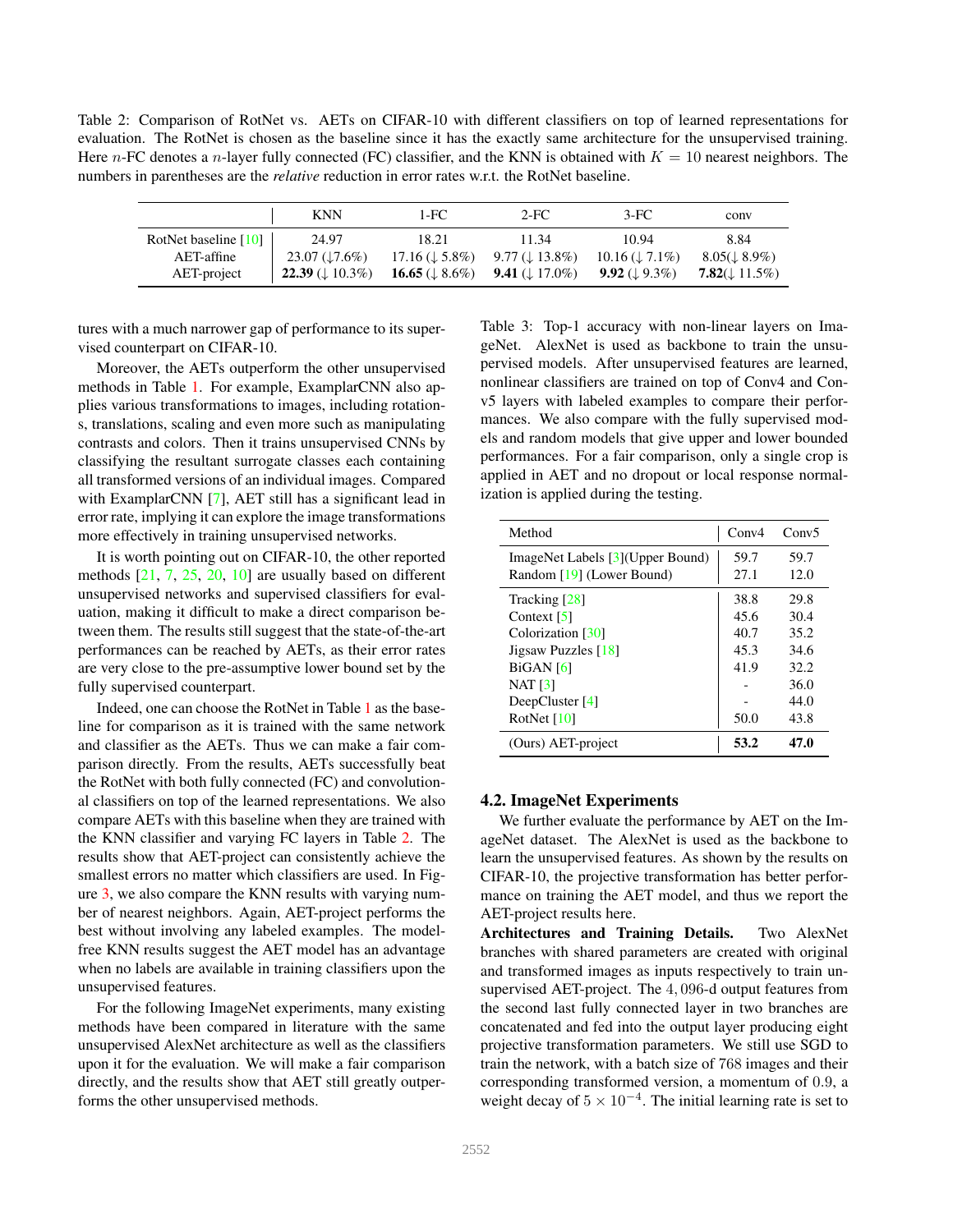Table 4: Top-1 accuracy with linear layers on ImageNet. AlexNet is used as backbone to train the unsupervised models under comparison. A 1, 000-way linear classifier is trained upon various convolutional layers of feature maps that are spatially resized to have about 9, 000 elements. Fully supervised and random models are also reported to show the upper and the lower bounds of unsupervised model performances. Only a single crop is used and no dropout or local response normalization is used during testing for the AET, except the models denoted with \* where ten crops are applied to compare results.

| Method                             | Conv1 | Conv2 | Conv3 | Conv4 | Conv5 |
|------------------------------------|-------|-------|-------|-------|-------|
| ImageNet Labels (Upper Bound) [10] | 19.3  | 36.3  | 44.2  | 48.3  | 50.5  |
| Random (Lower Bound)[10]           | 11.6  | 17.1  | 16.9  | 16.3  | 14.1  |
| Random rescaled [16] (Lower Bound) | 17.5  | 23.0  | 24.5  | 23.2  | 20.6  |
| Context $\lceil 5 \rceil$          | 16.2  | 23.3  | 30.2  | 31.7  | 29.6  |
| Context Encoders [22]              | 14.1  | 20.7  | 21.0  | 19.8  | 15.5  |
| Colorization <sup>[30]</sup>       | 12.5  | 24.5  | 30.4  | 31.5  | 30.3  |
| Jigsaw Puzzles [18]                | 18.2  | 28.8  | 34.0  | 33.9  | 27.1  |
| BiGAN[6]                           | 17.7  | 24.5  | 31.0  | 29.9  | 28.0  |
| Split-Brain [29]                   | 17.7  | 29.3  | 35.4  | 35.2  | 32.8  |
| Counting $[19]$                    | 18.0  | 30.6  | 34.3  | 32.5  | 25.7  |
| RotNet $[10]$                      | 18.8  | 31.7  | 38.7  | 38.2  | 36.5  |
| (Ours) AET-project                 | 19.2  | 32.8  | 40.6  | 39.7  | 37.7  |
| DeepCluster $*$ [4]                | 13.4  | 32.3  | 41.0  | 39.6  | 38.2  |
| (Ours) AET-project*                | 19.3  | 35.4  | 44.0  | 43.6  | 42.4  |

0.01, and it is dropped by a factor of 10 at epoch 100 and 150. AET is trained for 200 epochs in total. Finally, the projective transformations applied are randomly sampled in the same fashion as on CIFAR-10.

Results. First we report the Top-1 accuracies of compared methods in Table 3 on ImageNet by following the evaluation protocol in [18]. Two settings are adopted for evaluation – Conv4 and Conv5 denote to train the remaining part of AlexNet on top of Conv4 and Conv5 with the labeled data, while all the bottom convolutional layers up to Conv4 and Conv5 are frozen after they are trained in an unsupervised fashion. For example, in the Conv4 setting, Conv5 and three fully connected layers are trained on the labeled examples, including the last 1000-way output layer. From the results, in both settings, the AET model successfully beats the other compared unsupervised models. In particular, among the compared models is the BiGAN [6] that trains a GAN-based unsupervised model, and learns a databased auto-encoder as well to map an image to an unsupervised representation. Thus, it can be seen as combing the strengths of both GAN and AED models. The results show AET outperforms BiGAN by a significant lead, suggesting its advantage over the GAN and AED paradigms at least in this experiment setting.

We also compare with the fully supervised models that give the upper bounded performance by training the entire AlexNet with all labeled data. The classifiers of random models are trained on top of Conv4 and Conv5 with randomly sampled weights, and they set up the lower bounded performance. From the comparison, the AET models greatly narrow the performance gap to the upper bound – the gap to the upper bound Top-1 accuracy has been decreased from 9.7% and 15.7% by RotNet and DeepCluster on Conv4 and Conv5, respectively, to 6.5% and 12.7% by AET, which is *relatively* narrowed by 33% and 19%, respectively.

Moreover, we also follow the testing protocol adopted in [29] to compare the models by training a 1, 000-way linear classifier on top of different numbers of convolutional layers in Table 4. Again, AET obtains the best accuracy among all the compared unsupervised models.

### 4.3. Places Experiments

We also conduct experiments on the Places dataset. As shown in Table 5, we evaluate unsupervised models that are pretrained on the ImageNet dataset. Then a single-layer logistic regression classifier is trained on top of different layers of feature maps with Places labels. Thus, we assess the generalizability of unsupervised features from one dataset to another. Our models are still based on AlexNet variants like those used in the ImageNet experiments. We also compare with the fully supervised models trained with the Places labels and ImageNet labels,as well as the random networks. The results show the AET models outperform the other unsupervised models in most of cases, except on Conv1 and Conv2, Counting [19] performs slightly better.

### 4.4. Analysis of Predicated Transformations

Although our ultimate goal is to learn good representations of images, it is insightful to look into the accuracy of predicting transformations and its relation with the super-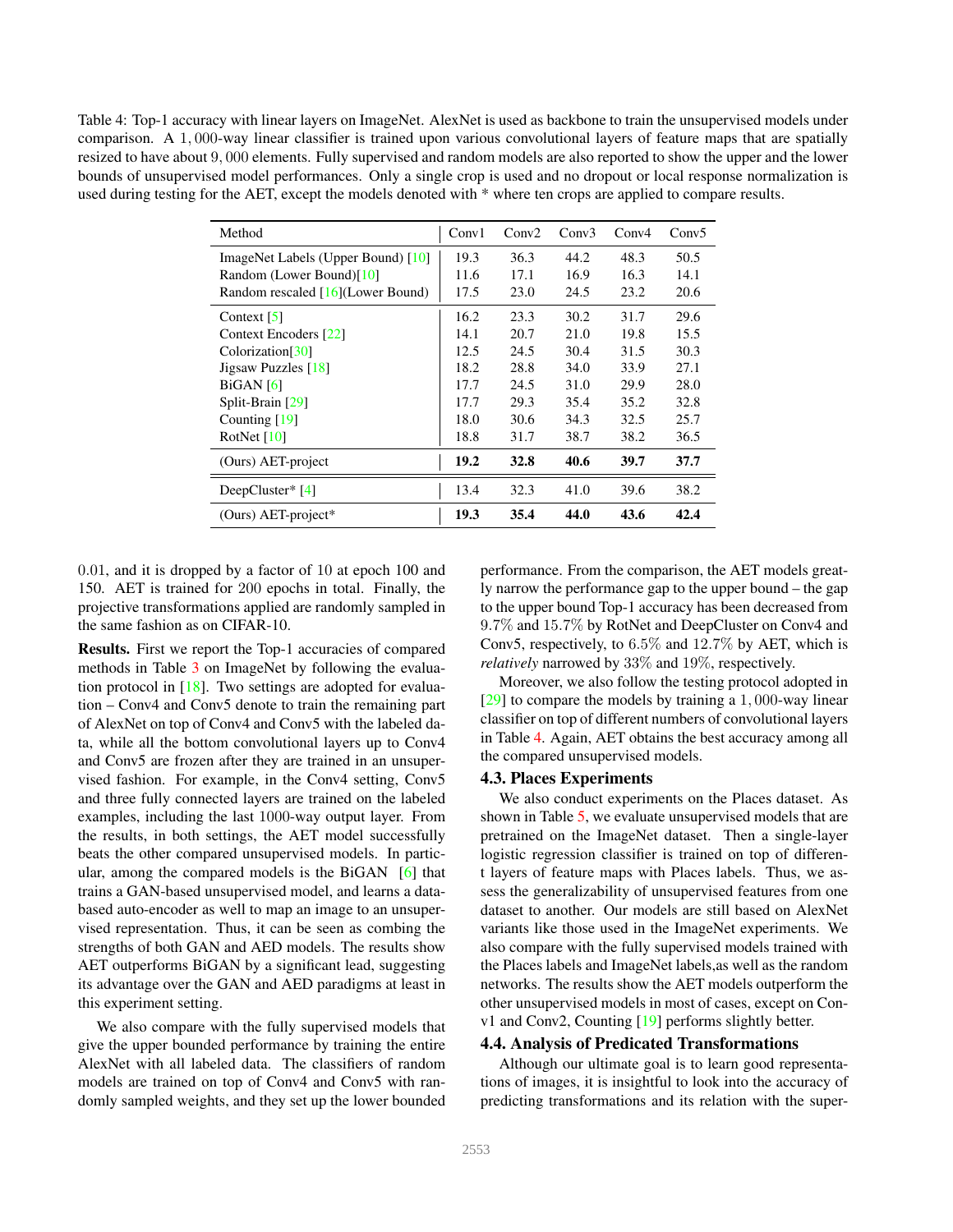Table 5: Top-1 accuracy on the Places dataset with linear layers. A 205-way logistic regression classifier is trained on top of various layers of feature maps that are spatially resized to have about 9, 000 elements. All unsupervised features are pre-trained on the ImageNet dataset, which are frozen when training the logistic regression layer with Places labels. We also compare them with fully-supervised networks trained with Places Labels and ImageNet labels, along with random models. The highest accuracy values are in bold and the second highest accuracy values are underlined.

| Method                       | Conv1 | Conv2 | Conv3 | Conv4 | Conv5 |
|------------------------------|-------|-------|-------|-------|-------|
| Places labels [31]           | 22.1  | 35.1  | 40.2  | 43.3  | 44.6  |
| ImageNet labels              | 22.7  | 34.8  | 38.4  | 39.4  | 38.7  |
| Random                       | 15.7  | 20.3  | 19.8  | 19.1  | 17.5  |
| Random rescaled [16]         | 21.4  | 26.2  | 27.1  | 26.1  | 24.0  |
| Context $\lceil 5 \rceil$    | 19.7  | 26.7  | 31.9  | 32.7  | 30.9  |
| Context Encoders [22]        | 18.2  | 23.2  | 23.4  | 21.9  | 18.4  |
| Colorization <sup>[30]</sup> | 16.0  | 25.7  | 29.6  | 30.3  | 29.7  |
| Jigsaw Puzzles [18]          | 23.0  | 31.9  | 35.0  | 34.2  | 29.3  |
| $BiGAN$ [6]                  | 22.0  | 28.7  | 31.8  | 31.3  | 29.7  |
| Split-Brain [29]             | 21.3  | 30.7  | 34.0  | 34.1  | 32.5  |
| Counting $[19]$              | 23.3  | 33.9  | 36.3  | 34.7  | 29.6  |
| RotNet $[10]$                | 21.5  | 31.0  | 35.1  | 34.6  | 33.7  |
| (Ours) AET-project           | 22.1  | 32.9  | 37.1  | 36.2  | 34.7  |



Figure 4: Error rate(top-1 accuracy) vs. AET loss over epochs on the CIFAR-10 and ImageNet datasets.

vised classification performance. As illustrated in Figure 4, the trend of transformation prediction loss (i.e. the AET loss being minimized to train the model) is well aligned with that of classification error and Top-1 accuracy on CIFAR-10 and ImageNet. This suggests that better prediction of transformations is a good surrogate of better classification result by using the learned features. This justifies our choice of AET to supervise the learning of feature representations.

In Figure 5, we also compare some examples of original images, along with the transformed images at the input and the output ends of the AET model. These examples show how well the model can decode the transformations from the encoded image features, thereby delivering unsupervised representations that offer competitive performances on classifying images in our experiments.

# 5. Conclusions

In this paper, we present a novel Auto-Encoding Transformation (AET) paradigm for unsupervised training of



Figure 5: Some examples of original images (top), along with the counterparts of input (middle) and predicted (bottom) transformations by the AET model.

neural networks in contrast to the conventional Auto-Encoding Data (AED) approach. By estimating randomly sampled transformations at output end, AET forces the encoder to learn good representations so that they contain sufficient information about visual structures of both the original and transformed images. We demonstrate that a wide variety of transformations can be easily incorporated into this framework and the experiment results demonstrate substantial improvements over the state-of-the-art performances, significantly narrowing the gap with the fully supervised counterparts in literature.

### 6. Acknowledgement

This work was done during Liheng Zhang was interning at Huawei Cloud, Seattle, WA, while the idea was conceived and formulated by Guo-Jun Qi.